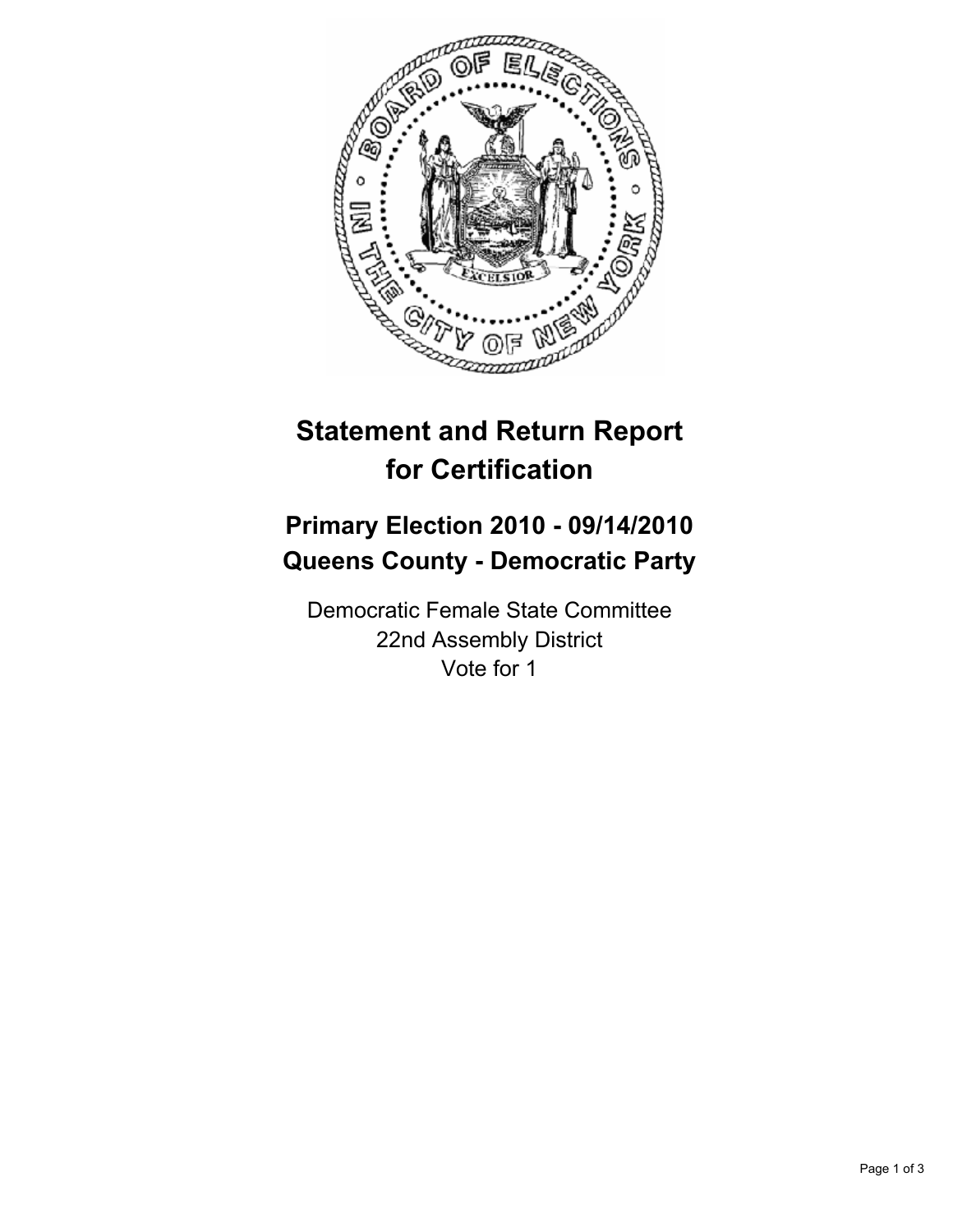

### **Assembly District 22**

| PUBLIC COUNTER                   | 4,258 |
|----------------------------------|-------|
| <b>EMERGENCY</b>                 | 3     |
| ABSENTEE/MILITARY                | 271   |
| <b>AFFIDAVIT</b>                 | 27    |
| <b>LAURA KAPCHAN</b>             | 1,092 |
| LORETTA Z WEISS                  | 1,292 |
| AGNES KIM (WRITE-IN)             |       |
| LINDA CHONG (WRITE-IN)           |       |
| MADONNA (WRITE-IN)               | 1     |
| MARTHA FLORES VASQUEZ (WRITE-IN) | 7     |
| MARTHA FLOREZ-VASQUEZ (WRITE-IN) |       |
| SALLY RAMES (WRITE-IN)           | 1     |
| <b>Total Votes</b>               | 2.396 |